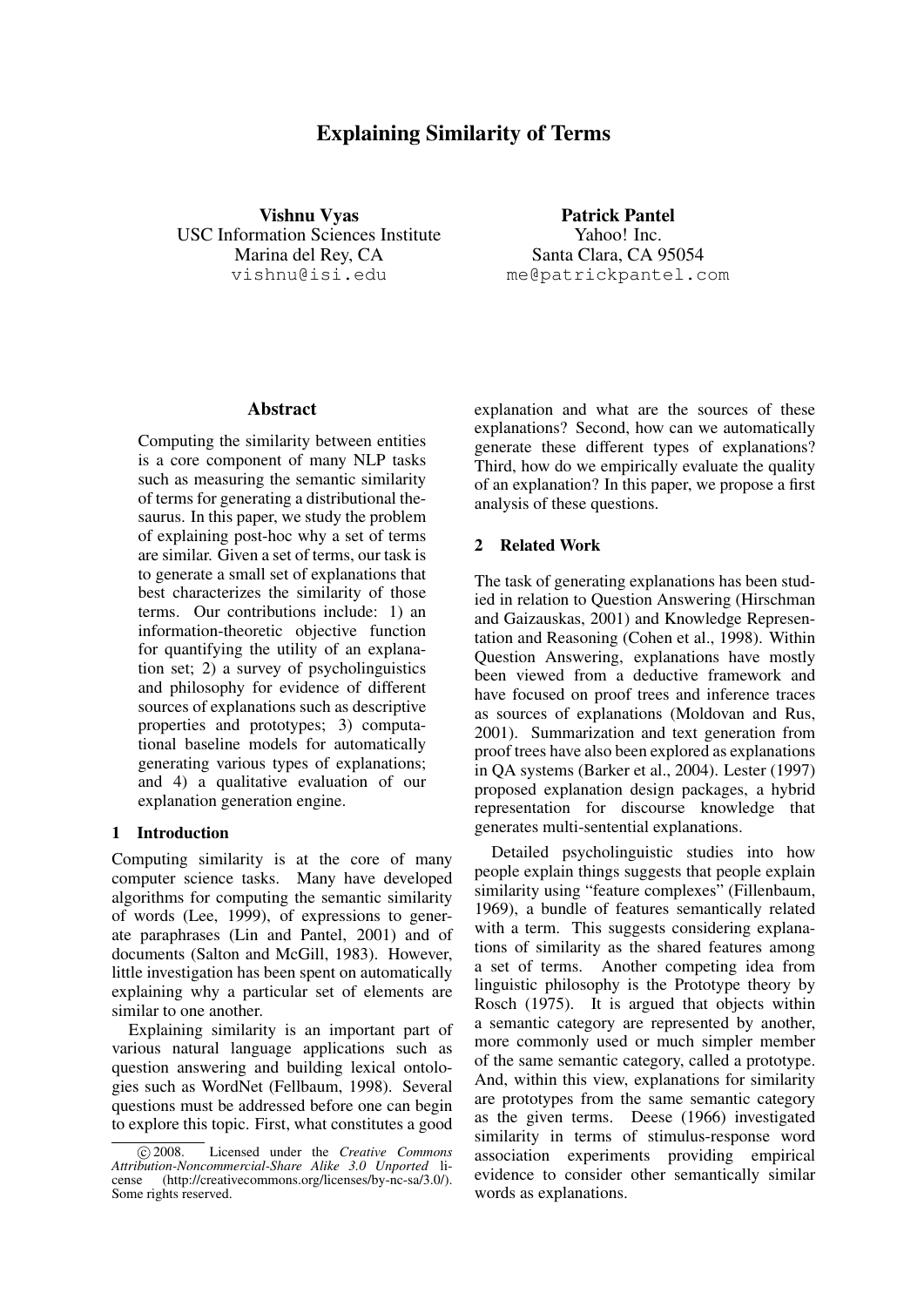# 3 An Information Theoretic Framework for Explaining Similarity

In this section, we present an information-theoretic framework that defines a *good explanation* using the intuition that they are highly informative and reduce the uncertainty in the set of query terms. For example, consider the set of query terms {*Maybach, Maserati, Renault*}. One possible explanation of their similarity which is very informative is *they are all like a Ford* (i.e., a prototype explanation). Other possible explanations include *they can be driven using a steering wheel and they have wheels* (i.e., descriptive properties as explanations). Each of these explanations reduces the uncertainty regarding the semantics of the original set of terms. In information theory, the concept of reduction in uncertainty is related to information gain, and good explanation sets can be quantified in terms of information gain.

Formally, given a set of query terms Q, and a set of explanations  $E$ , we define the best explanation set as one which provides maximum information to the set Q, or in other words,

$$
E = argmax_{E' \in \phi(\Xi)} I(Q; E')
$$
 (1)

where  $\Xi$  is the set of all explanations (discussed in detail in Section 4) and  $\phi(X)$  represents the power set of X. The problem of choosing the best explanation set for a given query set is now reduced to a problem of optimization under I.

### 3.1 The Information Function

The information function  $I$  in Eq. (1) is a set function which defines the amount of information contributed by the set of explanations  $E'$  to the set of query words Q. There are many possible information functions, but we would like all of them to have some common properties.

#### **Consistency**

The information function should be consistent. For two sets, E and E', if  $E \subseteq E'$  then  $I(Q; E') \geq I(Q; E)$ . In other words, given two explanation sets  $E$  and  $E'$ , with  $E'$  containing extra explanations, not in  $E$ , the information function should assign larger values to  $E'$  with respect to  $Q$  than it assigns to  $E$ .

### Explanation Set Cardinality

Another important requirement regarding I, is the size of the explanation sets. Any consistent information function would assign larger values to larger sets of explanations. This leads to a problem where the optimal solution is always the set of all explanations. We overcome this by fixing an upper bound for the size of explanation sets that are generated by the function I.

#### Redundancy and Joint Information

Many explanations in an explanation set might overlap semantically and the information function has to account for such overlaps. However, information functions which take such semantic overlap into account are computationally hard to optimize. One approach to this problem is to find approximate solutions using heuristic search techniques, however, relaxing this constraint lets us use common association measures such as mutual information (Cover and Thomas, 1991) as information functions.

# 3.2 Marginal Formulation of the Information Function

Another equivalent formulation of Eq. (1) is to use marginal information gains. This formulation also gives a simple greedy algorithm to the optimization problem when the size of explanation set is fixed. Let us define the marginal gain in information to the set  $Q$ , when the explanation  $e$ is added to the set of explanations  $E$  as:

$$
IG_{Q;E}(e) = I(Q; E \cup \{e\}) - I(Q; E)
$$

Then, the best set of explanations of size  $k$  can be recursively defined as

$$
E_0 = \{\}
$$

$$
E_n = E_{n-1} \cup \{e\}
$$

such that

$$
e = argmax_{e' \in \Xi} IG_{Q; E_{n-1}}(e')
$$
  
and

$$
|E_n| \leq k
$$

If our marginal information gain is independent of the set of explanations to which it is added, we can rank explanations by their marginal information gains as added to the empty set. Then, choosing the top  $k$  explanations gives us the  $k$ -best explanation set for the query.

#### 4 Sources for Similarity Explanations

In Section 3, we presented a framework for quantifying a good explanation set. In this section we present two sources of explanations, using *descriptive properties* and using *prototypes*.

# 4.1 Explanations from Descriptive Properties

The concept of *essence* as discussed by early empiricists was the first study of using descriptive properties to explain the similarity of a set of terms. Descriptive properties are the shared essential attributes of a set of similar terms and one way of explaining the similarity of a set of terms is to generate descriptive properties.

Within our framework in Section 3, let the query set  $Q$  be a set of similar words, and let  $\Xi$ , the set of all explanations be the set of all properties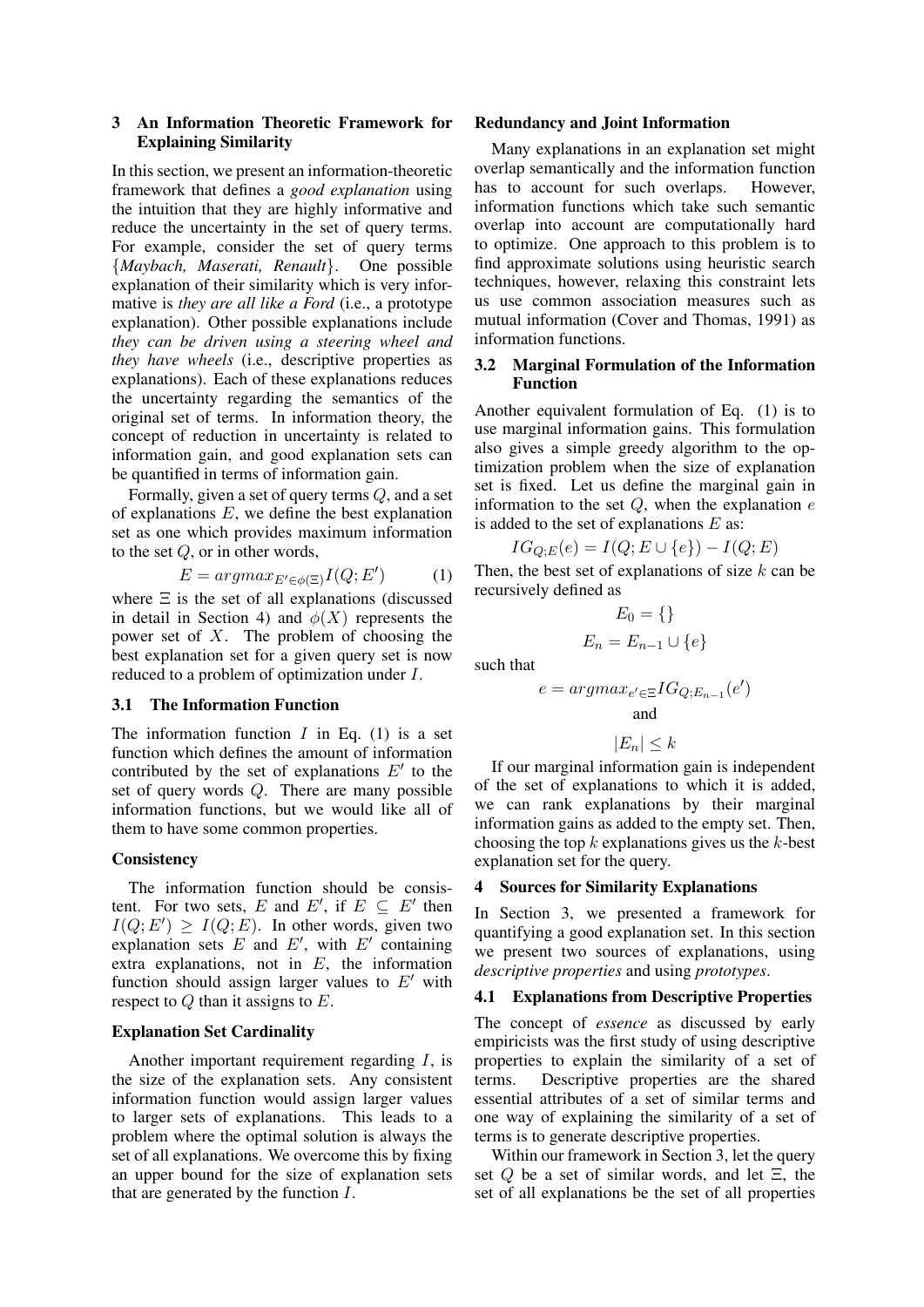that are shared by all the words within the query set. Using mutual information as our measure of association between properties and terms we can rewrite our information function I as:

$$
I(Q; E) = \sum_{q \in Q} p(q) \sum_{e \in E} p(e \mid q) \log \frac{p(e \mid q)}{p(e)}
$$

The marginal information gain for a single explanation e is:

$$
IG_{Q;E}(e) = \sum_{q \in Q} p(q) \cdot p(e \mid q) \log \frac{p(e \mid q)}{p(e)}
$$

Since the information gain is independent of the explanation set  $E$ , we can find the best set of size k by greedily choosing explanations until our explanation set reaches the desired size.

### 4.2 Explanations from Prototypes

As discussed in Section 2 given a set of query terms, people can represent their meaning using other common members from the same semantic category, called prototypes. Within the framework of Section 3, let Q be our set of query terms. To generate the set of all explanations Ξ, we use clusters in the CBC resource (Pantel and Lin, 2002) as an approximation to semantic categories and we collect all possible words that belong to that cluster which then becomes our candidate set.

Let  $C_q$  denote the cluster to which the query term q belongs to. Also let the set  $C(Q)$  be the set of all clusters to which the query terms of Q belong to. Then

$$
\Xi = \{w | C_w \in C(Q)\}
$$

Now our information function can be written as:

$$
I(Q; E) = \sum_{q \in Q} p(C_q) \sum_{e \in E} p(e \mid C_q) \log \frac{p(e \mid C_q)}{p(e)}
$$

The marginal formulation of the above function is:

$$
I_{Q;E}(e) = \sum_{q \in Q} p(C_q) \cdot p(e \mid C_q) \log \frac{p(e \mid C_q)}{p(e)}
$$

We can find the optimal set of explanations of size k using a greedy algorithm as in Section 4.1.

### 5 Experimental Results

#### 5.1 Experimental Setup

For each source of explanation discussed in Section 4, we estimated the model probabilities using corpus statistics extracted from the 1999 AP newswire collection (part of the TREC-2002 Aquaint collection).

In order to obtain a representative set of similar terms as queries to our systems, we randomly chose 100 concepts from the CBC collection (Pantel and Lin, 2002) consisting of 1628 clusters of nouns. For each of these concepts, we randomly chose a set of cluster instances (nouns), where the

size of each set was randomly chosen to consist of two to five nouns.

Each of these samples forms a query. For each explanation source described in Section 4, we generated explanation sets for the random samples and in the next section we show a random selection of these system outputs.

### 5.2 Examples of Explanations using Descriptive Properties

For the algorithm discussed in Section 4.1, we derived our descriptive properties using the output of the dependency analysis generated by the Minipar (Lin, 1994) dependency parser. We use syntactic dependencies between words to model their semantic properties. The assumption here is that some grammatical relations, such as subject and object can yield semantic properties of terms. For example, from a phrase like "students eat many apples", we can infer the properties *can-beeaten* for *apples* and *can-eat* for *students*. In this paper, we use a combination of corpus statistics and manual filters for grammatical relations to uncover candidate semantic properties.

Table 1: Explanations generated using descriptive properties.

| <b>Query Sets</b>                       | <b>Explanations</b>                                                                            |
|-----------------------------------------|------------------------------------------------------------------------------------------------|
| Palestinian-Israeli.<br>India-Pakistan  | talks(NN), conflict(NN),<br>dialogue(NN),<br>$relation(NN)$ , $peace(NN)$ .                    |
| TV, television-station                  | $cable(NN)$ , watch $(obj)$ ,<br>$see (ON)$ , channel(NN),<br>local(ADJ-MOD)                   |
| <b>Britney</b><br>Spears, Janet Jackson | $like(OBJ)$ ,<br>concert(NN), video(NN),<br>$fan(NN)$ , album $(GEN)$                          |
| Crisis.<br>Uncertainty, Difficulty      | $face(OBJ)$ , resolve $(OBJ)$ .<br>overcome(OBJ),<br>financial(ADJ-MOD),<br>political(ADJ-MOD) |

Intuitively, one would prefer adjectival modifiers and verbal propositions as good descriptive properties for explanations, and from the examples, we can see our algorithm generates such descriptive properties because of the high information contribution of such properties to the query set. However, our algorithm does not try to reduce the redundancy within the sets of explanations. We can see redundant explanations for examples in Table 1. The reason is that each explanation added to the set is independent of the ones already present in the set. In Pantel and Vyas (2008) we propose a joint information model to overcome this problem.

# 5.3 Explanations using Prototypes

The algorithm discussed in Section 4.2 uses words that share the semantic category with words within the query set as the set of candidate explanations.